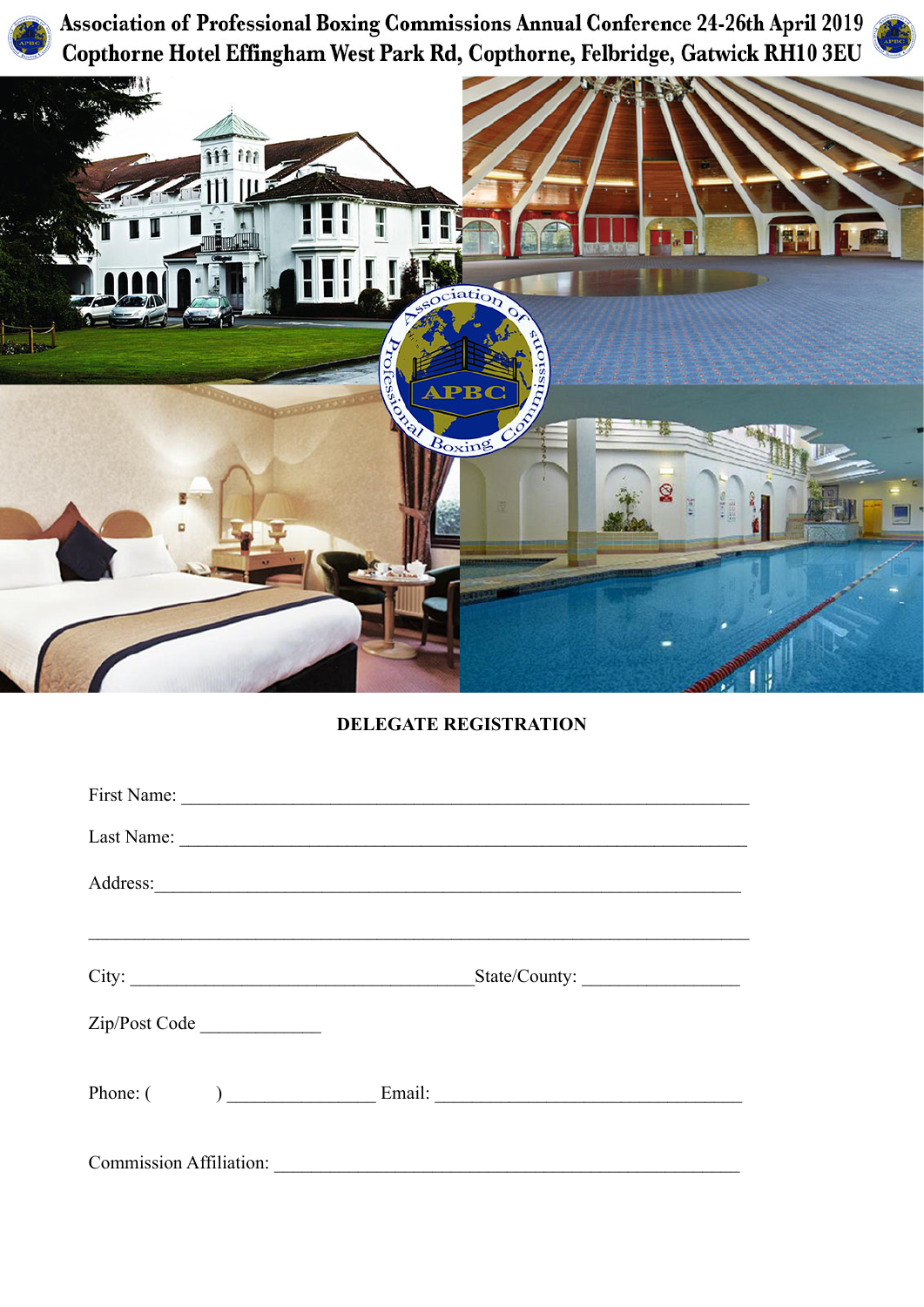Name and Title as to appear on name tag:

## **I am attending:**

APBC Annual Conference 2019 (£125.00)

**Please note:** includes three course meal in the evening of the 24th April, light refreshments throughout conference as well as three course meal at the boxing event on the 26th April.

 $\_$  , and the contribution of the contribution of  $\mathcal{L}_\mathcal{A}$  , and the contribution of  $\mathcal{L}_\mathcal{A}$ 

|                                                                                                                                                                                  | I require an invitation letter in order to obtain a visa - my Passport details are: |  |  |  |
|----------------------------------------------------------------------------------------------------------------------------------------------------------------------------------|-------------------------------------------------------------------------------------|--|--|--|
|                                                                                                                                                                                  |                                                                                     |  |  |  |
|                                                                                                                                                                                  |                                                                                     |  |  |  |
|                                                                                                                                                                                  |                                                                                     |  |  |  |
|                                                                                                                                                                                  | To reserve room(s) for the duration of the Conference.                              |  |  |  |
| to make reservation please go to https://www.millenniumhotels.com/en/gatwick/copthorne-hotel-<br>effingham-gatwick/offers/ and add discount code BIBA2019 in the group code box. |                                                                                     |  |  |  |
| I shall be attending the following courses (Please tick chosen course(s))                                                                                                        |                                                                                     |  |  |  |
|                                                                                                                                                                                  | Referee/Judge Training Course (£95.00)                                              |  |  |  |
|                                                                                                                                                                                  | Inspector Training Course $(f75.00)$                                                |  |  |  |
|                                                                                                                                                                                  | Time Keeper Training Course $(f75.00)$                                              |  |  |  |
|                                                                                                                                                                                  | Cut Man Training Course (£75.00)                                                    |  |  |  |
|                                                                                                                                                                                  | Head Trauma Signs and Symptoms Awareness Course (£75.00)                            |  |  |  |
|                                                                                                                                                                                  | First Aid Course (£125.00)                                                          |  |  |  |

**Please note:** Light refreshments throughout the courses included.